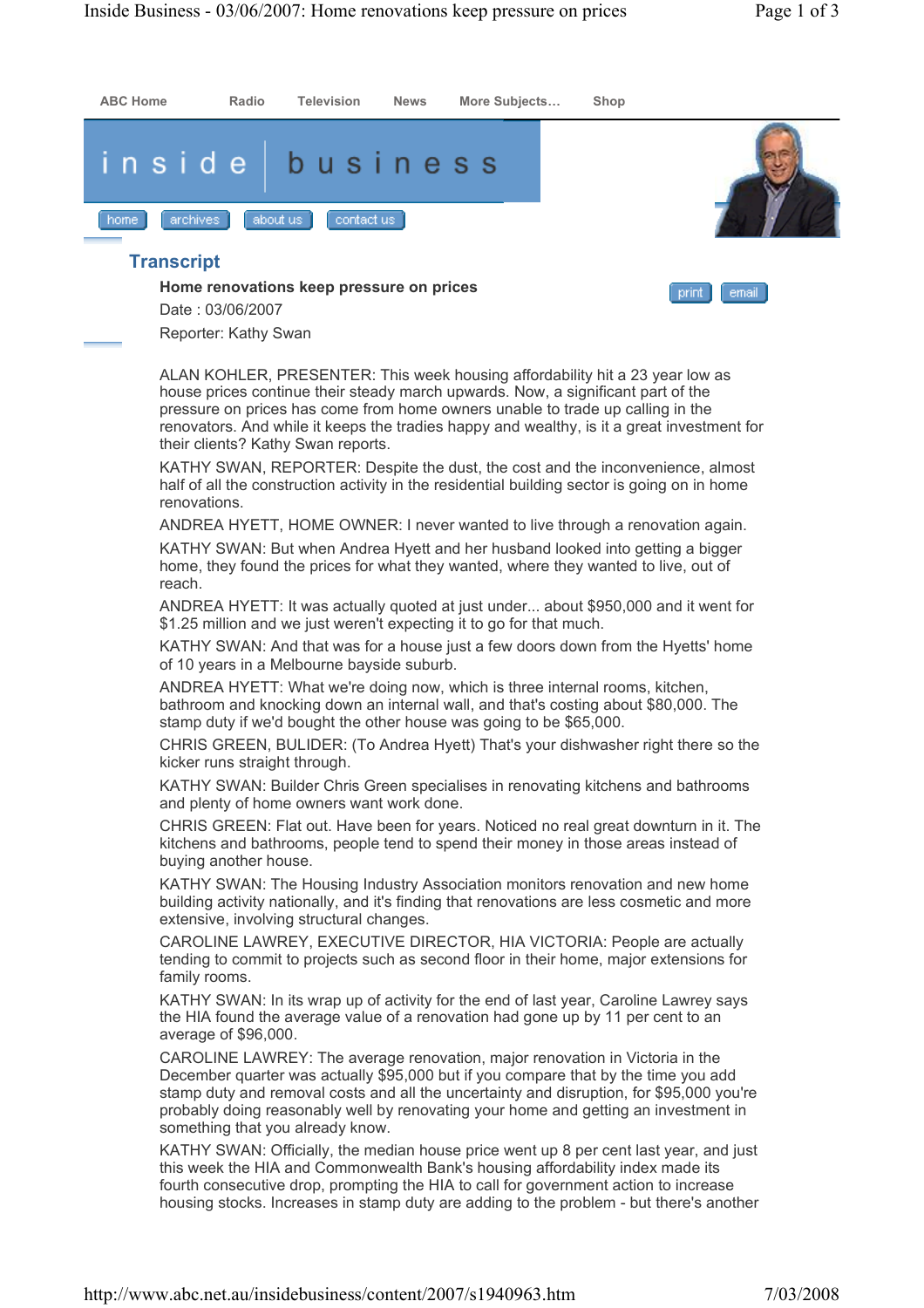price push coming from the home renovations being done by people who can't buy what they want.

Property research head at Adviser Edge, Louis Christopher.

LOUIS CHRISTOPHER, ADVISER, EDGE INVESTMENT RESEARCH: Well I'd suggest it would be along the lines of about 1.5 percentage points to that 8 per cent quite easily.

KATHY SWAN: Rob Mellor, BIS Shrapnel's director of building and construction agrees that in simple terms the value of renovations is about 1 per cent, but a discount should be calculated, because you don't get a dollar back for every dollar spent.

ROB MELLOR, BIS SHRAPNEL BUILDING AND CONSTRUCTION DIRECTOR: That's why we come up with that number of somewhere around 0.5 to maybe about 0.8 per cent of the increase in the value of dwellings is coming from home improvements activity, and of course that will vary around the country.

KATHY SWAN: But a renovation does add to expectations when it comes to selling price.

LOUIS CHRISTOPHER: You expect to get a higher price for that particular property immediately after that renovation at least and assuming that you sell that property, out comes a higher price and that affects the median house prices quoted. Now the issue is, of course, is that did you actually make any money on that property.

ROB MELLOR: Looking at the returns from residential investment, it's important that when you look at the calculations that you discount back that that's not a real return because you've actually needed to spend so much per annum or over a course of five or 10 years some significant expenditure on upgrading the dwelling to get that sort of growth that the overall market's achieving.

KATHY SWAN: Home owners thinking of leaving it to the neighbours to lift the tone and financial rewards of their neighbourhood may find that just keeping their property tidy's not enough to bag a share of the overall market's growth.

LOUIS CHRISTOPHER: Assuming you don't do any renovation, that you just keep the house in order but you don't do any major improvement, your house compared to the local median house price will fall over time.

ROB MELLOR: Long term, you know, if you gain somewhere around five to six per cent per annum in terms of nominal growth which would probably be about three per cent in real growth, you need to remember that you're going to have to upgrade that dwelling over time to get that sort of growth.

KATHY SWAN: The trick of course is to not go too far and lose money by over capitalising.

LOUIS CHRISTOPHER: A general rule of thumb is that you certainly wouldn't want to do any more than, say, 50 per cent of its existing value on the home, and that also applies for people who intend to build new properties on vacant land. The cost of that building shouldn't be any more than 50 per cent of the value of the underlying vacant land.

KATHY SWAN: So as more home owners wrestle with how much to spend to get more space and more value.

ANDREA HYETT: Once we get through this one I would consider putting 2 bedrooms and a bathroom upstairs.

KATHY SWAN: House price movements around Australia are diverse, with varying trends within cities let alone state by state.

ROB MELLOR: You're still seeing a fairly flat and weak market in Sydney, more modest growth occurring in probably Melbourne and Adelaide. I think we can be pretty clear in saying now that the Perth market has peaked. I think the exception at the moment in terms of capital cities is probably Brisbane where you're still seeing price growth 5 or 6 per cent per annum.

KATHY SWAN: But for the legion of would be, if only they could afford to be, home owners, it's all wishful thinking until something's done about improving the supply of, as opposed to the demand for, homes.

Please note: Transcripts on this website are created by an independent transcription service. The ABC does not warrant the accuracy of the transcripts.